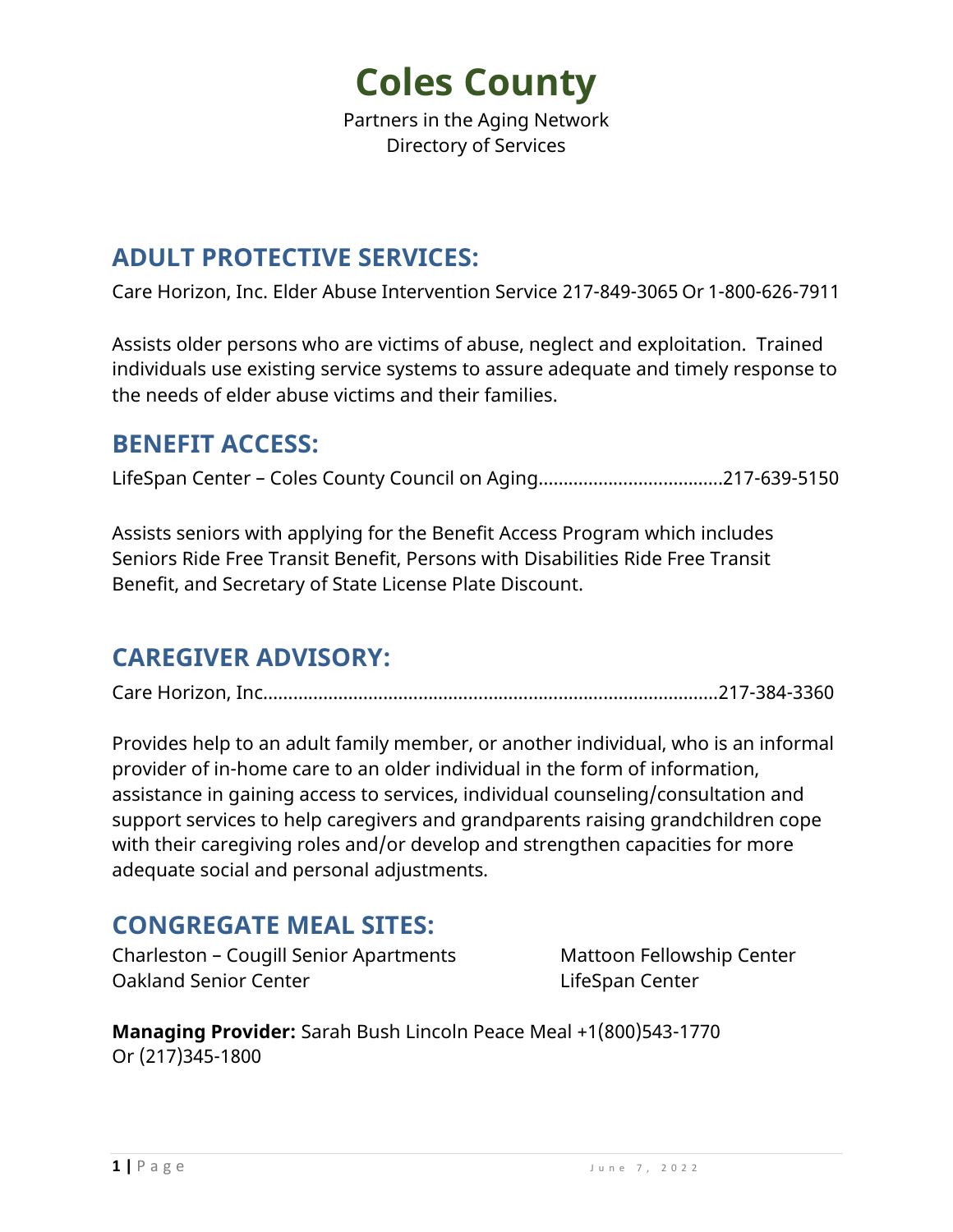Partners in the Aging Network Directory of Services

Nutritious meals served at familiar locations, such as senior centers, to promote health and reduce isolation.

### **COMPREHENSIVE CARE COORDINATION (CCU):**

Care Horizon, Inc……….…………...………….……………………………………………..217-384-3360

If you are in need of services, a Case Manager will come to your home and talk with you and your family about your needs and what services are available to meet those needs. An older person in need of services would first meet with a case manager to discuss what kinds of activities he or she can do on their own, as well as those that would require help. The case manager can then identify services that could help the client continue living in their own home. For instance, an individual may need home-delivered meals or transportation to doctor appointments, help with medications, household chores or bathing. The case manager can help arrange these services in a "package" so that the older person can continue to live independently. The case manager is key to developing a plan of care and linking with other agencies that actually provide the care. Designed to help the older person stay in their home as long as possible.

### **DISABILITY SERVICES:**

\*Not an ECIAAA Funded Service

SAIL Center for Independent Living………………………217-345-7245 Or 1-800-358-8080

Provides assistance to persons with disabilities. Centers for Independent Living are community-based, non-residential non-profit organizations by and for persons with disabilities, that help people with disabilities achieve maximum independence in work, school, housing and every other part of life.

### **HOME DELIVERED MEALS:**

Peace Meal…………………………………………………………...217-345-1800 Or 1-800-543-1770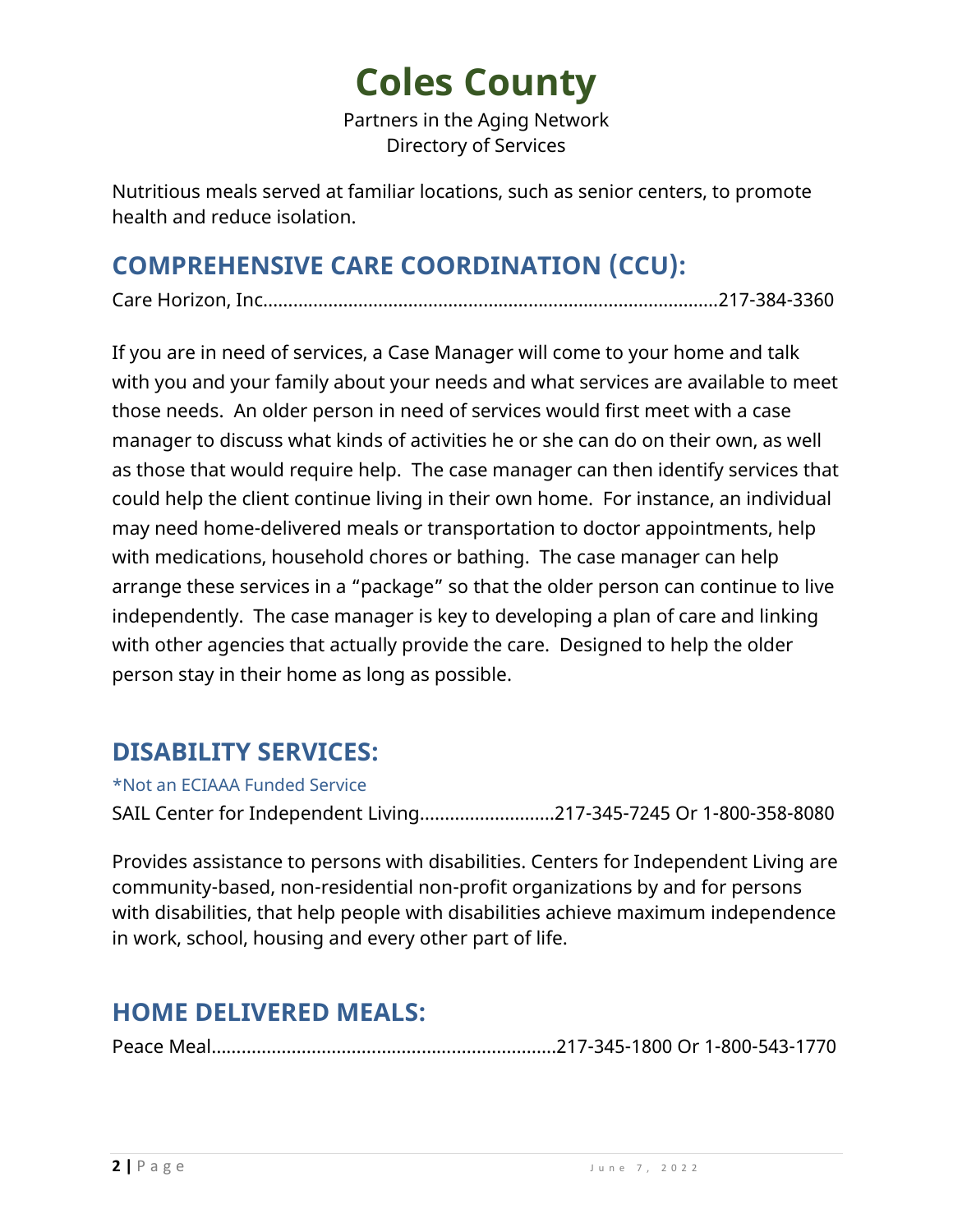Partners in the Aging Network Directory of Services

Nutritious meals provided to older persons who are home-bound because of illness, physical or mental impairment or otherwise isolated.

#### **LEGAL SERVICES:**

Land of Lincoln Legal Assistance……………………………217-356-1351 Or 1-800-747-5523

Advocates for and provides assistance with basic civil needs of an older person. Assistance can be provided to help in cases of elder abuse and neglect, financial exploitation, consumer fraud, landlord/tenant relationships and public benefit programs. Criminal, real estate and damage award cases cannot be handled by legal assistance.

### **LONG-TERM CARE OMBUDSMAN:**

East Central Illinois Area Agency on Aging……………...309-829-2065 Or 800-888-4456 **Wendy Lisanby ext. 1205** 

Designed to protect the rights and needs of older persons living in a long-term care facility (nursing home). The Ombudsman receives, investigates, and resolves complaints while protecting the resident's privacy.

#### **RESPITE SERVICES:**

Care Horizon, Inc……….…………...………….………………………….…………………..217-348-3065

Provides temporary, substitute care or supervision of a functionally impaired person. Allows the primary caregiver time away to complete other tasks without disruption of the care of the individual.

### **SENIOR INFORMATION SERVICES/COORDINATED POINT OF ENTRY:**

LifeSpan Center – Coles County Council on Aging………………….….……...217-639-5150